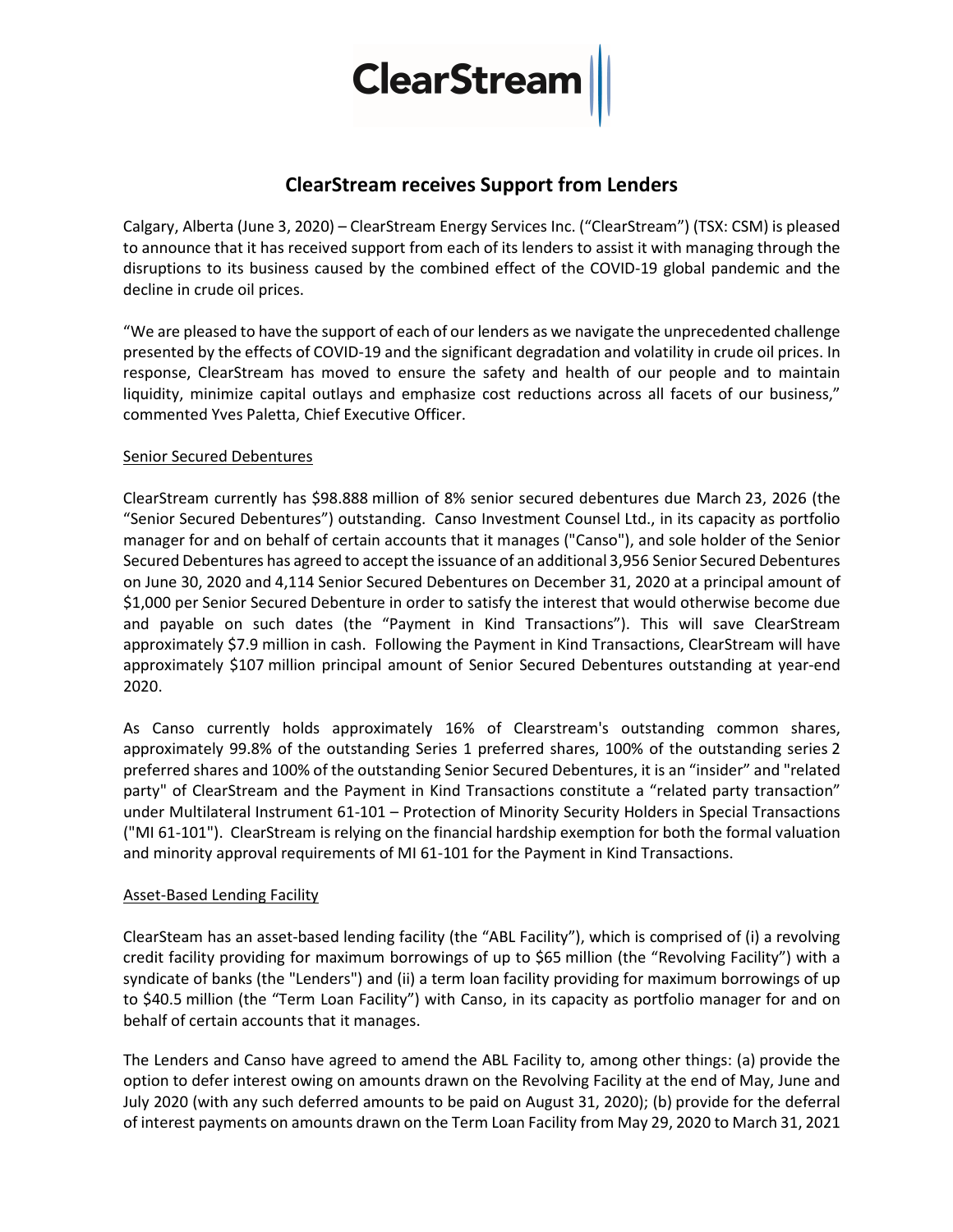(with such deferred amounts to be paid on March 31, 2021); (c) waive compliance with the fixed charge coverage ratio covenant for the fiscal quarter ending June 30, 2020; (d) defer the payment of certain fees (with any such deferred amounts to be paid on August 31, 2020); and (e) permit the Payment in Kind Transactions.

Assuming that the amount drawn on the Term Loan Facility remains constant at \$40.5 million and based on the current interest rate, the deferred interest payments on the Term Loan Facility from May 29, 2020 to March 31, 2021 will total approximately \$3.0 million.

### BDC Facilities

ClearStream has two secured loans totaling \$19.0 million with the Business Development Bank of Canada ("BDC"), which were advanced on June 26, 2019 to partially fund the acquisition of certain assets of the production services division of AECOM Production Services Ltd. The first loan was for \$13.5 million and is repayable over 300 monthly payments of \$45,000 from April 1, 2020 to March 1, 2045. The second loan was for \$5.5 million and is repayable over 72 monthly payments of \$76,000 from July 28, 2019 to June 28, 2025.

BDC has agreed to postpone effective April 28, 2020 all principal payments on the loans for a period of six months with the postponed payments being added to the end of each loan term. BDC has also agreed to postpone effective May 13, 2020 all interest payments on the loans for a period of six months with the amount of the deferred interest being payable at the end of the deferral period in twelve equal consecutive monthly instalments.

#### Outlook

At this time, it is difficult to reliably estimate the full impact of the COVID-19 pandemic and oil price supply/demand imbalance on our business. We remain focused on protecting the health and safety of our workers, supporting our customers and managing our liquidity.

The Canada Emergency Wage Subsidy program is an important part of our plan to manage through these uncertain times. On May 15, 2020, the Federal Government announced that it would be extending the wage subsidy program for an additional 12 weeks to August 29, 2020. We expect to qualify for the wage subsidy for 20 weeks of the 24-week program. On May 28, 2020, we submitted our initial application for the second period (April 12 to May 9, 2020) in the amount of \$4.2 million. The amount of future wage subsidies will fluctuate with activity levels.

Our liquidity position remains strong with cash and available credit facilities of approximately \$34 million as at May 31, 2020 (\$37.9 million as at March 31, 2020 and \$19.2 million as at December 31, 2019). Based on current forecast, which assumes the interest payment relief described above and receipt of the Canada Emergency Wage Subsidy, we anticipate having sufficient cash flow from operations and available credit facilities to meet our short-term contractual obligations.

Like most businesses, we have had to adjust our cost structure as the economy slowed and our customers cancelled and deferred work. With the support from our lenders, customers and Federal and Provincial government programs, we will maintain our capabilities and service offerings so that we will be ready to support our customers when they resume normal operations.